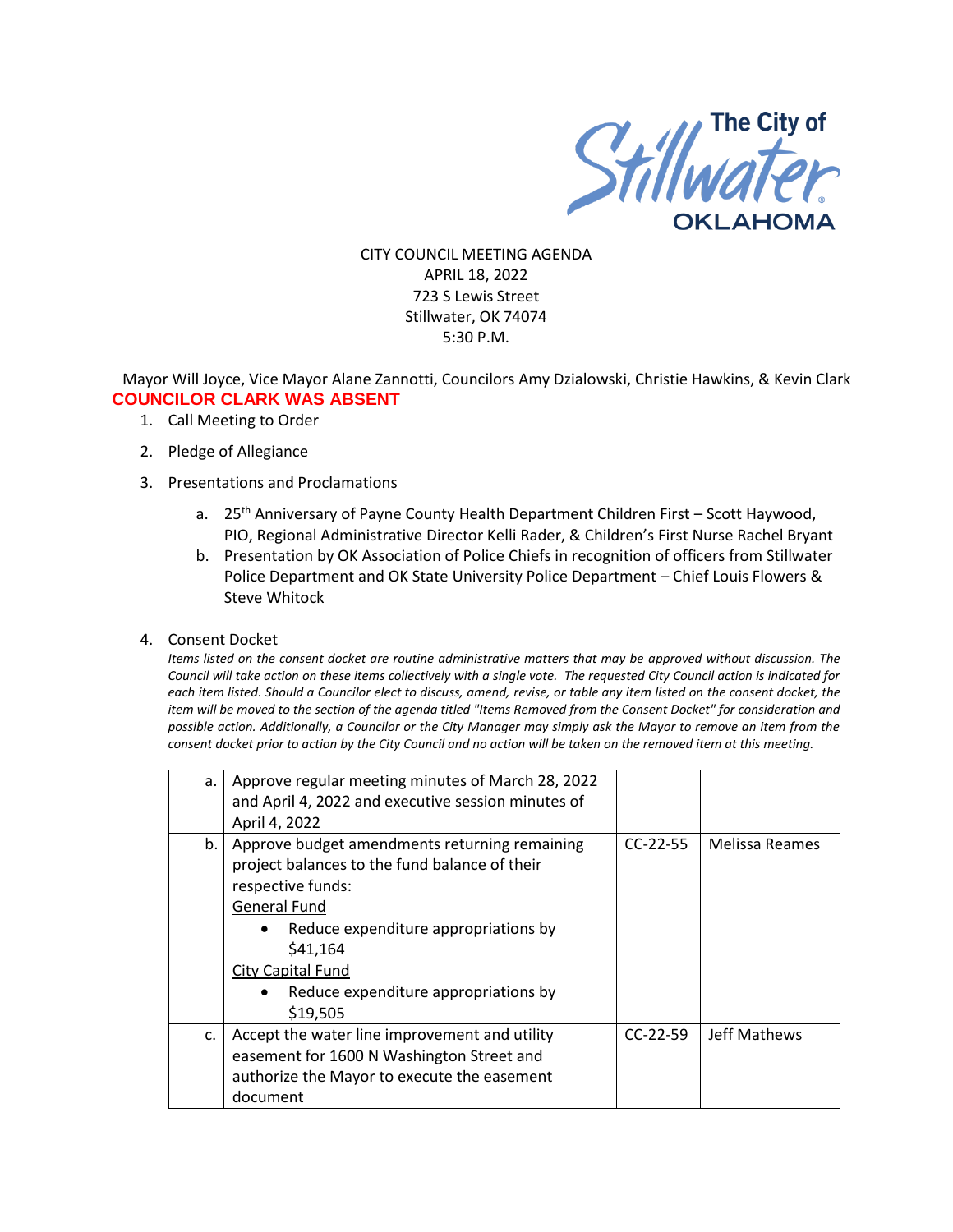| d. | Accept permanent right-of-way dedication from<br>Locked Up Self Storage that will connect Brooke<br>Avenue from the Skyline East, 2 <sup>nd</sup> Section, Phase 2<br>subdivision to Jardot Road and authorize Mayor to<br>sign document | CC-22-58 | Jeff Mathews |
|----|------------------------------------------------------------------------------------------------------------------------------------------------------------------------------------------------------------------------------------------|----------|--------------|
| e. | Approve Stillwater History Museum at the Sheerar<br>quarterly report                                                                                                                                                                     |          |              |

# **VICE MAYOR ZANNOTTI REMOVED ITEM E. FROM CONSENT DOCKET**

# **CONSENT DOCKET APPROVED MINUS ITEM E. 4-0**

### 5. Public Comment on Items not Schedules for Public Hearings

*Stillwater City Code, Section 2-53(a) & (b), provides that taxpayers or residents of the city, or their authorized legal representatives, may address the Council at a regularly scheduled meeting on any item of business listed on the meeting agenda provided they have submitted a written request prior to the meeting either online at Request to* [speak form](http://stillwater.org/page/home/government/mayor-city-council/meetings-agendas-minutes/online-request-to-speak-at-city-council) *or via the form found in the lobby outside Council chambers prior to meetings.*

### 6. Items Removed from Consent Docket

*Items removed from the consent docket are placed on this section of the agenda for discussion, revision, amendment and/or tabling prior to action by the City Council. The City Council may take action, including a vote or series of votes, on items removed to this section of the agenda after the requested discussion, revision or amendment.*

### e. Approve Stillwater History Museum at the Sheerar quarterly reports.

# **ITEM E. FROM CONSENT DOCKET APPROVED 4-0**

### 7. Public Hearings

*The Council will hear public comments, discuss, and take action including a vote or series of votes on each item listed as presented or as amended by the City Council unless the agenda entry specifically states that no action will be taken.*

| a. | A hearing to determine whether the structure located<br>at 2420 East 12 <sup>th</sup> Avenue, Stillwater, Oklahoma is<br>dilapidated as defined in 11 O.S §22-112(C) and<br>abandoned as defined in 11 O.S. §22-112.4(E)<br>(Continued from January 24, 2022)                                                                                                                                                                   |            | Beth Anne Childs   |
|----|---------------------------------------------------------------------------------------------------------------------------------------------------------------------------------------------------------------------------------------------------------------------------------------------------------------------------------------------------------------------------------------------------------------------------------|------------|--------------------|
|    | <b>TABLED TO MAY 16, 2022 COUNCIL</b><br><b>MEETING APPROVED 4-0</b>                                                                                                                                                                                                                                                                                                                                                            |            |                    |
| b. | Receive public comment regarding a request from<br>Grand Lake Mental Health Services for a Specific Use<br>Permit to allow health care and social assistance on<br>properties addressed at 1060 E Knotts Avenue (also<br>addressed as 899 and 998 E Knotts Avenue and a<br>portion of 801 E Lakeview) in the Commercial<br>Shopping (CS) district and Residential Two and Multi<br>Family (RTM) district<br><b>APPROVED 4-0</b> | $CC-22-61$ | <b>Brady Moore</b> |

### 8. General Orders

*The Council will hear a staff presentation, discuss, and take action including a vote or series of votes on each item listed as presented or as amended or revised by the City Council unless the agenda entry specifically states that no action will be taken. The requested City Council action is indicated in each agenda entry but may be amended or revised prior to action by the City Council.*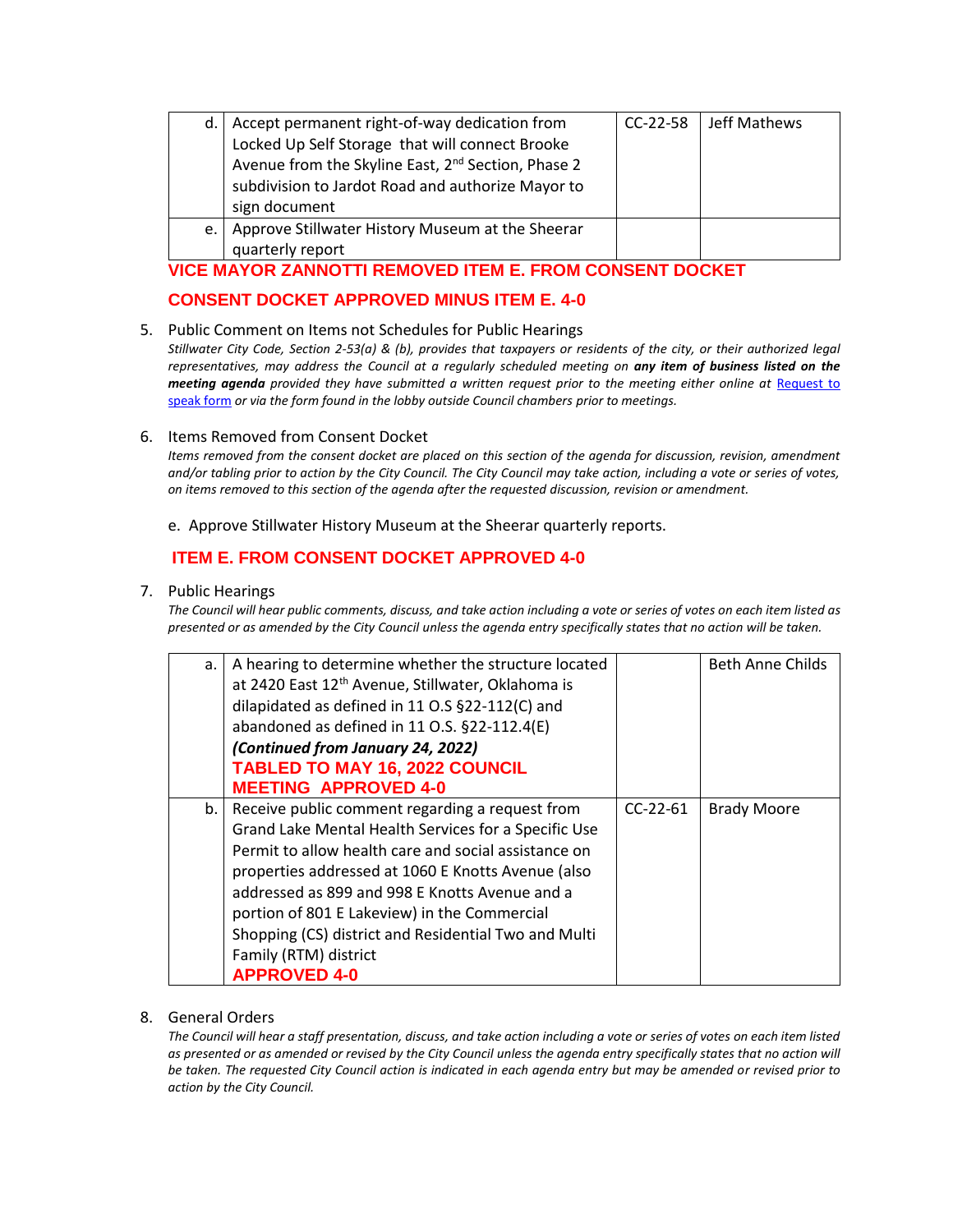| a. | Consider adjustments to the OkMRF vesting plan for<br>general employees, approval of related joinder<br>agreement, and adoption of amended OkMRF master<br>plan<br><b>5 YEAR VESTING PLAN APPROVED 4-0</b>                                                                                                                                                                                                                                 | $CC-22-60$ | Melissa Reames        |
|----|--------------------------------------------------------------------------------------------------------------------------------------------------------------------------------------------------------------------------------------------------------------------------------------------------------------------------------------------------------------------------------------------------------------------------------------------|------------|-----------------------|
| b. | Approval of City Manager retirement plan and<br>adoption of amended OkMRF master plan<br><b>NO ACTION TAKEN ON THIS ITEM</b>                                                                                                                                                                                                                                                                                                               | $CC-22-60$ | <b>Melissa Reames</b> |
| c. | Approve legal services agreement to retain Don Kiser<br>to provide legal services as Bond Counsel in<br>connection to the issuance of general obligation<br>bonds by the City of Stillwater<br><b>APPROVED 4-0</b>                                                                                                                                                                                                                         |            | Kimberly Carnley      |
| d. | Approve budget amendments totaling \$1.5 million to<br>reduce budgeted operating expenditures in FY22:<br><b>General Fund</b><br>Reduce expenditure appropriations by<br>\$899,865<br>Reduce the transfer-in from the SUA by<br>\$899,865<br><b>Airport Fund</b><br>Reduce expenditure appropriations by<br>\$20,500<br><b>Transportation Sales Tax Fund</b><br>Increase expenditure appropriations by<br>\$350,000<br><b>APPROVED 4-0</b> | CC-22-57   | <b>Melissa Reames</b> |

# 9. Resolutions

*The City Council will hear a staff presentation, discuss, and take action including a vote or series of votes on each resolution listed as presented or as amended or revised by the City Council.* 

| a.          | RESOLUTION CC-2021-38: A RESOLUTION OF THE    |            | <b>Beth Anne Childs</b> |
|-------------|-----------------------------------------------|------------|-------------------------|
|             | STILLWATER CITY COUNCIL DECLARING THE         |            |                         |
|             | STRUCTURE LOCATED AT 2420 EAST 12TH AVENUE,   |            |                         |
|             | STILLWATER, OKLAHOMA, DILAPIDATED AND A       |            |                         |
|             | PUBLIC NUISANCE DETRIMENTAL TO THE HEALTH,    |            |                         |
|             | SAFETY, AND WELFARE OF THE GENERAL PUBLIC AND |            |                         |
|             | THE COMMUNITY, AND ORDERING THE DILAPIDATED   |            |                         |
|             | STRUCTURE TO BE TORN DOWN AND REMOVED         |            |                         |
|             | PURSUANT TO 11 O.S. §22-112                   |            |                         |
|             | (Continued from January 24, 2022)             |            |                         |
|             | <b>TABLED TO MAY 16, 2022 COUNCIL</b>         |            |                         |
|             | <b>MEETING APPROVED 4-0</b>                   |            |                         |
| $h_{\cdot}$ | RESOLUTION CC-2022-9: A RESOLUTION AMENDING   | $CC-22-63$ | Chris Knight            |
|             | THE CITY OF STILLWATER COMMERCIAL CARDBOARD   |            |                         |
|             | COLLECTION RATE STRUCTURE AND TERMS AND       |            |                         |
|             | <b>CONDITIONS OF COLLECTION ADOPTED 5-0</b>   |            |                         |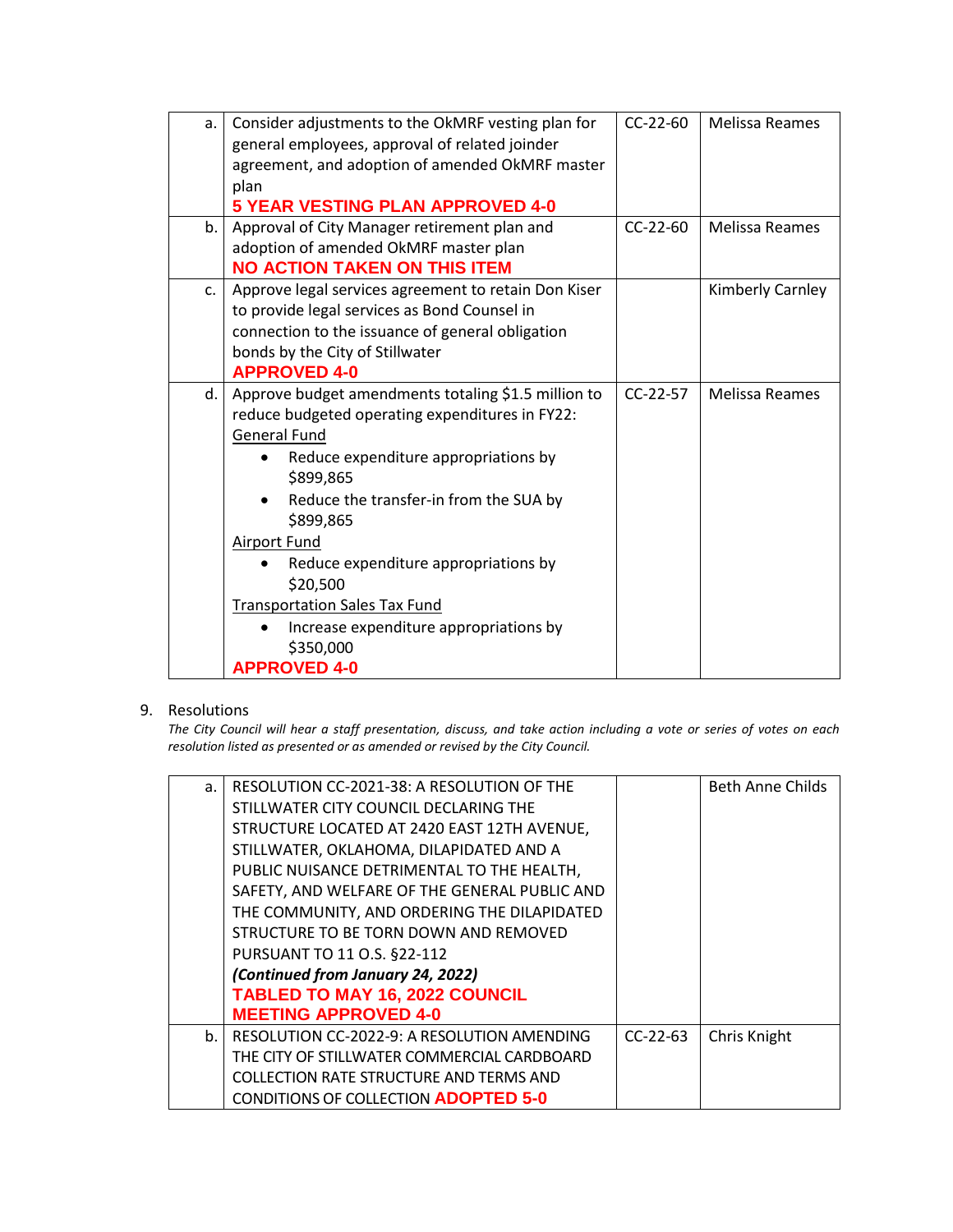| $C_{\star}$ | RESOLUTION NO. CC- 2022-10; SUA-2022-5: A      | $CC-22-62$ | John McClenny         |
|-------------|------------------------------------------------|------------|-----------------------|
|             | RESOLUTION REESTABLISHING THE ANNUAL RATE      |            |                       |
|             | INCREASE TO THE WATER AND WASTEWATER RATE      |            |                       |
|             | STRUCTURE FOR THE STILLWATER WATER UTILITY     |            |                       |
|             | SERVICES AND THE ELECTRIC RATE STRUCTURES FOR  |            |                       |
|             | THE STILLWATER ELECTRIC UTILITY; PROVIDING FOR |            |                       |
|             | SUBSEQUENT ANNUAL RATE INCREASES               |            |                       |
|             | <b>ADOPTED 4-0</b>                             |            |                       |
| d.          | RESOLUTION CC-2022-11: A RESOLUTION FIXING     |            | <b>Melissa Reames</b> |
|             | THE AMOUNT OF BONDS TO MATURE EACH YEAR,       |            |                       |
|             | FIXING THE TIME AND PLACE THE BONDS ARE TO     |            |                       |
|             | BE SOLD AND AUTHORIZING THE CLERK TO GIVE      |            |                       |
|             | NOTICE OF SAID SALE AS REQUIRED BY LAW         |            |                       |
|             | <b>APPROVED 4-0</b>                            |            |                       |

### 10. Ordinances

*The City Council will hear a staff presentation, discuss, and take action including a vote or series of votes on each ordinance listed as presented or as amended or revised by the City Council.*

### 1 st Read

| a. | ORDINANCE NO. 3492: AN ORDINANCE AMENDING THE             | Melissa Reames |
|----|-----------------------------------------------------------|----------------|
|    | EMPLOYEE RETIREMENT SYSTEM, DEFINED CONTRIBUTION PLAN     |                |
|    | FOR THE CITY OF STILLWATER, OKLAHOMA BY ADOPTING A        |                |
|    | REVISED AND RESTATED RETIREMENT PLAN; PROVIDING           |                |
|    | RETIREMENT BENEFITS FOR ELIGIBLE EMPLOYEES OF THE CITY OF |                |
|    | STILLWATER, OKLAHOMA; PROVIDING FOR PURPOSE AND           |                |
|    | ORGANIZATION; PROVIDING FOR DEFINITIONS; PROVIDING FOR    |                |
|    | ELIGIBILITY AND PARTICIPATION; PROVIDING FOR NON-         |                |
|    | ALIENATION OF BENEFITS; PROVIDING FOR EMPLOYER AND        |                |
|    | EMPLOYEE CONTRIBUTIONS; PROVIDING FOR ACCOUNTING,         |                |
|    | ALLOCATION, AND VALUATION; PROVIDING BENEFITS;            |                |
|    | PROVIDING FOR REQUIRED NOTICE; PROVIDING FOR              |                |
|    | AMENDMENTS AND TERMINATION; PROVIDING FOR TRANSFER        |                |
|    | TO AND FROM OTHER PLANS; CREATING A RETIREMENT            |                |
|    | COMMITTEE AND PROVIDING FOR POWERS, DUTIES, AND RIGHTS    |                |
|    | OF RETIREMENT COMMITTEE; PROVIDING FOR PAYMENT OF         |                |
|    | CERTAIN OBLIGATIONS; PROVIDING FOR DURATION AND           |                |
|    | PAYMENT OF EXPENSES; PROVIDING FOR EFFECTIVE DATE;        |                |
|    | PROVIDING FOR VESTING SCHEDULES; PROVIDING FOR A FUND     |                |
|    | TO FINANCE THE SYSTEM TO BE POOLED WITH OTHER             |                |
|    | INCORPORATED CITIES, TOWNS AND THEIR AGENCIES AND         |                |
|    | INSTRUMENTALITIES FOR PURPOSES OF ADMINISTRATION,         |                |
|    | MANAGEMENT, AND INVESTMENT AS PART OF THE OKLAHOMA        |                |
|    | MUNICIPAL RETIREMENT FUND; PROVIDING FOR PAYMENT OF       |                |
|    | ALL CONTRIBUTIONS UNDER THE SYSTEM TO THE OKLAHOMA        |                |
|    | MUNICIPAL RETIREMENT FUND FOR MANAGEMENT AND              |                |
|    | INVESTMENT; PROVIDING FOR REPEALER AND SEVERABILITY;      |                |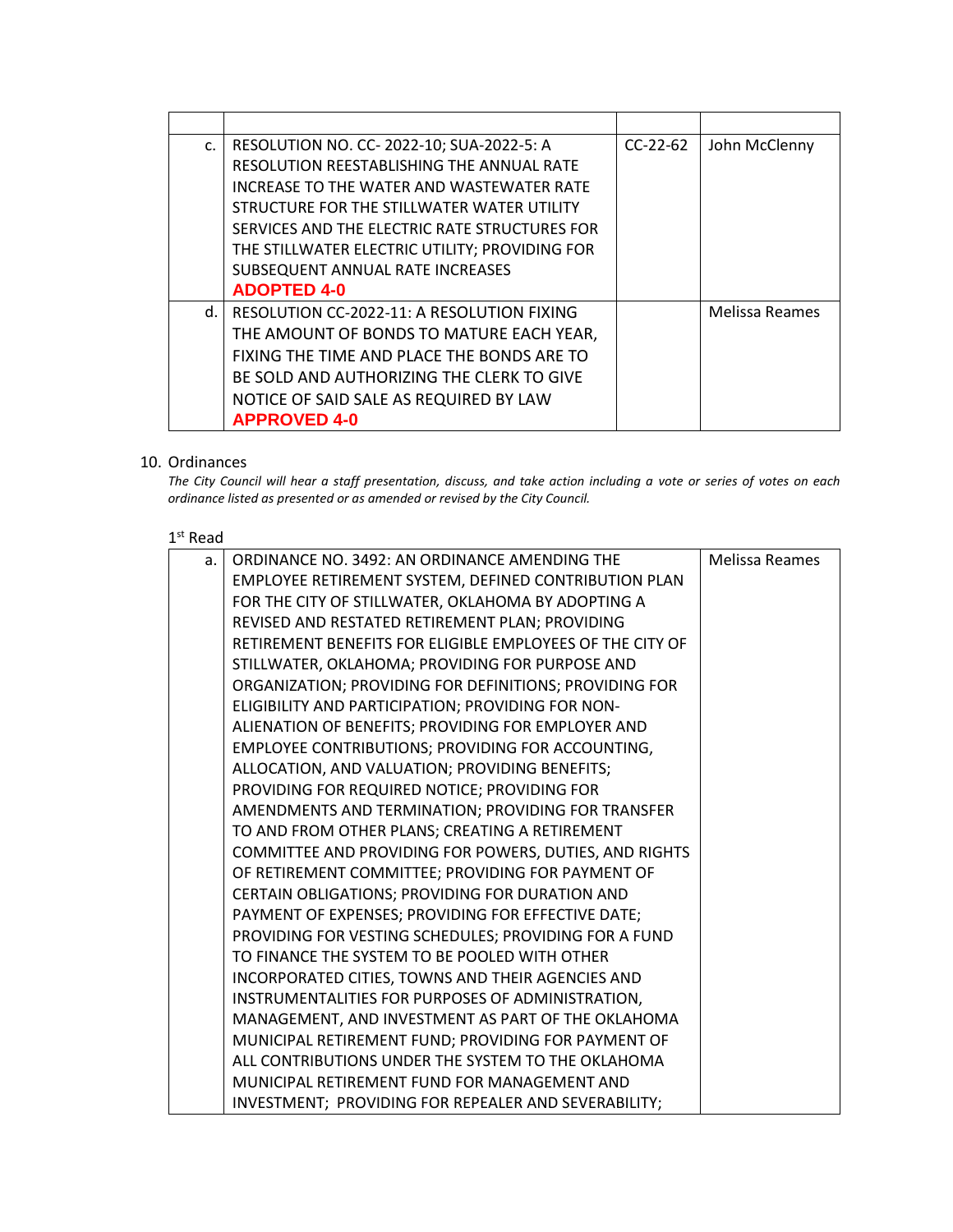|    | AND ADOPTING THOSE AMENDMENTS MANDATED BY THE             |                       |
|----|-----------------------------------------------------------|-----------------------|
|    | INTERNAL REVENUE CODE.                                    |                       |
|    | <b>ADVANCED TO SECOND READING 4-0</b>                     |                       |
| b. | ORDINANCE NO. 3493: AN ORDINANCE AMENDING THE             | <b>Melissa Reames</b> |
|    | EMPLOYEE RETIREMENT SYSTEM, DEFINED CONTRIBUTION PLAN     |                       |
|    | FOR THE CITY OF STILLWATER, OKLAHOMA BY ADOPTING A        |                       |
|    | REVISED AND RESTATED RETIREMENT PLAN; PROVIDING           |                       |
|    | RETIREMENT BENEFITS FOR ELIGIBLE EMPLOYEES OF THE CITY OF |                       |
|    | STILLWATER, OKLAHOMA; PROVIDING FOR PURPOSE AND           |                       |
|    | ORGANIZATION; PROVIDING FOR DEFINITIONS; PROVIDING FOR    |                       |
|    | ELIGIBILITY AND PARTICIPATION; PROVIDING FOR NON-         |                       |
|    | ALIENATION OF BENEFITS; PROVIDING FOR EMPLOYER AND        |                       |
|    | EMPLOYEE CONTRIBUTIONS; PROVIDING FOR ACCOUNTING,         |                       |
|    | ALLOCATION, AND VALUATION; PROVIDING BENEFITS;            |                       |
|    | PROVIDING FOR REQUIRED NOTICE; PROVIDING FOR              |                       |
|    | AMENDMENTS AND TERMINATION; PROVIDING FOR TRANSFER        |                       |
|    | TO AND FROM OTHER PLANS; CREATING A RETIREMENT            |                       |
|    | COMMITTEE AND PROVIDING FOR POWERS, DUTIES, AND RIGHTS    |                       |
|    | OF RETIREMENT COMMITTEE; PROVIDING FOR PAYMENT OF         |                       |
|    | CERTAIN OBLIGATIONS; PROVIDING FOR DURATION AND           |                       |
|    | PAYMENT OF EXPENSES; PROVIDING FOR EFFECTIVE DATE;        |                       |
|    | PROVIDING FOR VESTING SCHEDULES; PROVIDING FOR A FUND     |                       |
|    | TO FINANCE THE SYSTEM TO BE POOLED WITH OTHER             |                       |
|    | INCORPORATED CITIES, TOWNS AND THEIR AGENCIES AND         |                       |
|    | INSTRUMENTALITIES FOR PURPOSES OF ADMINISTRATION,         |                       |
|    | MANAGEMENT, AND INVESTMENT AS PART OF THE OKLAHOMA        |                       |
|    | MUNICIPAL RETIREMENT FUND; PROVIDING FOR PAYMENT OF       |                       |
|    | ALL CONTRIBUTIONS UNDER THE SYSTEM TO THE OKLAHOMA        |                       |
|    | MUNICIPAL RETIREMENT FUND FOR MANAGEMENT AND              |                       |
|    | INVESTMENT; PROVIDING FOR REPEALER AND SEVERABILITY;      |                       |
|    | AND ADOPTING THOSE AMENDMENTS MANDATED BY THE             |                       |
|    | <b>INTERNAL REVENUE CODE</b>                              |                       |
|    | <b>ADVANCED TO SECOND READING 4-0</b>                     |                       |

# 2<sup>nd</sup> Read

| C. | ORDINANCE NO. 3491: AN ORDINANCE REZONING        | <b>Kimberly Carnley</b> |
|----|--------------------------------------------------|-------------------------|
|    | TRACTS OF LAND LOCATED AT 721 S STANLEY STREET   |                         |
|    | FROM OFFICE (O) TO PUBLIC (P), AND 1202, 1218,   |                         |
|    | 1302, AND 1318 W 8TH AVENUE, 705, 711, 717 AND   |                         |
|    | 720 S BALKELEY STREET, AND 706, 710, 714 AND 718 |                         |
|    | S ADAMS STREET FROM SMALL LOT SINGLE FAMILY      |                         |
|    | RESIDENTIAL (RSS) TO PUBLIC (P)                  |                         |
|    | <b>ADOPTED 4-0</b>                               |                         |

# 11. Reports from Officers and Boards

*Announcements and remarks of general interest may be made by Councilors, City Manager or City Attorney. Items of City business that may require discussion or action including a vote or series of votes are listed below.*